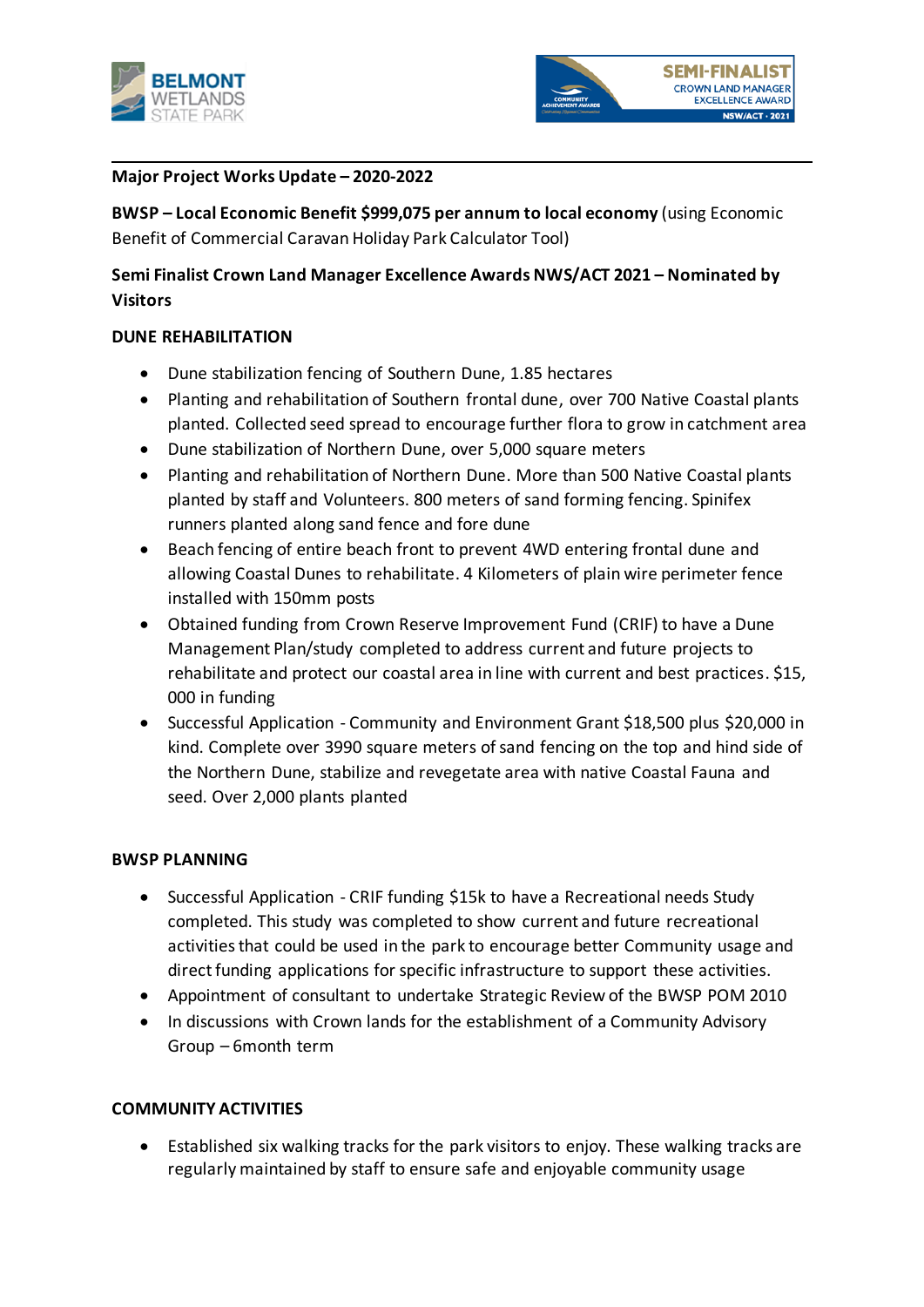



- Successful application 2021 Seniors Week Festival of Activities \$5k delivered free workshops and community activities in collaboration with key user groups and stakeholders
- Hosted the Planet Ark's 2021 National Tree Day Planting Event (first time for the park) – Over 60 people volunteered planting over 750 trees
- Social Media Following increase 169%
- Support a "Friends of BWSP Volunteer Group" (20 volunteer members) on average 10 people attend twice a week, includes a social BBQ each week and morning teas – On average the volunteer's plant 5000 plants per year
- Support annual "Clean Up Australia Day" event at the park
- Support Take 3 for the Sea encouragement and education through social media platforms

# **COLLABORATION PROJECTS**

- Host on average eight work experience students each year
- Engaged with Belmont High School in the recruitment of a Park Trainee
- Engaged with Newcastle University in the recruitment of a Park Trainee
- Park Cultural Tours/Walks Bahtabah Local Aboriginal Land Council
- Support the Annual Blacksmith-Redhead Beach Clean Up Days
- Support Trees in Newcastle (TIN) by purchasing over \$45,000 of plants
- Hunter Water Waste Treatment Works Project. Successfully apply and won Tender for this project. Complete 500 meters of heavy duty fencing with 30mm gal wire. Install 500m of Dune forming fencing, install 800m of perimeter fencing, revegetate dunes and complete reports. This project allowed BWSP to engage local contractors and Trees In Newcastle giving valuable funding to local businesses
- BWSP employed four new staff from the local community

# **INFRASTRUCTURE PROJECTS**

- Successful CRIF funding for two Waterless Composting Toilet Blocks, \$286,500 to be November 2021
- Successful CRIF funding to provide additional toilets amenities to service vistors and additional funding to upgrade toilet capacity at Third Creek. \$770,000 in funding – works commence 2021
- Successful CRIF funding for the removal of asbestos in the park \$285,000 works to commence November 2021
- Upgrade to Park Security System and an additional two site cameras improved security and surveillance